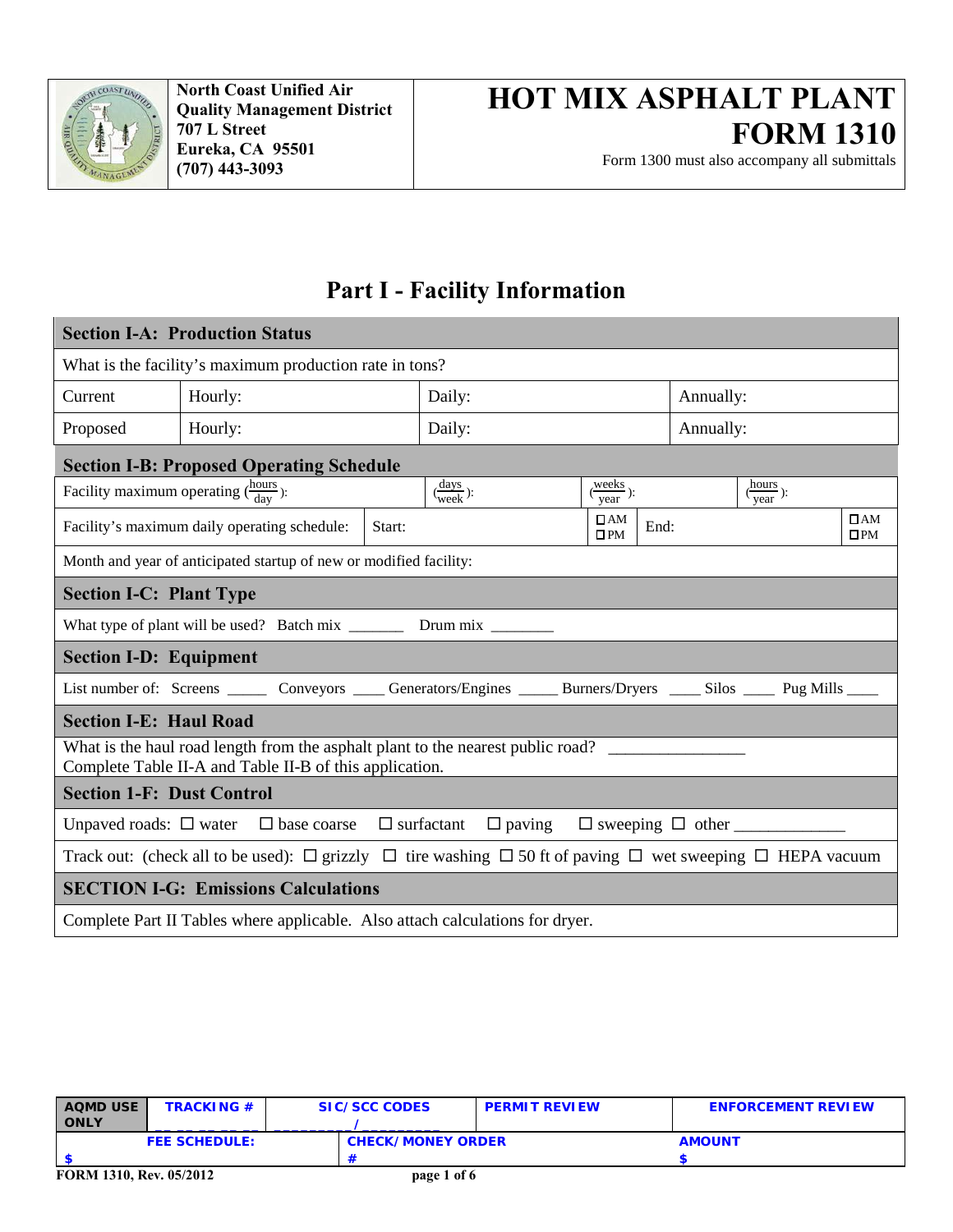## **Part II – Emissions Calculations**

| Table II-A: PM Road Emissions [AP-42, Fifth Edition, Volume I, CHAPTER 13, Miscellaneous Sources, 13.2.2 Unpaved Roads |                                                        |                                      |                                                                  |                                                                                   |                                               |                                                              |                                                                     |                                                         |  |  |
|------------------------------------------------------------------------------------------------------------------------|--------------------------------------------------------|--------------------------------------|------------------------------------------------------------------|-----------------------------------------------------------------------------------|-----------------------------------------------|--------------------------------------------------------------|---------------------------------------------------------------------|---------------------------------------------------------|--|--|
| (Supplement E)                                                                                                         |                                                        |                                      |                                                                  |                                                                                   |                                               |                                                              |                                                                     |                                                         |  |  |
| Variable $\rightarrow$                                                                                                 |                                                        |                                      | <b>VMT</b>                                                       | W                                                                                 | $E^*$                                         | <b>UC</b>                                                    | EF                                                                  | <b>PTE</b>                                              |  |  |
| Road<br><b>Segment</b>                                                                                                 | Average<br>Number of<br><b>Round Trips</b><br>per Hour | One way<br>road<br>length<br>(miles) | <b>Vehicle Mile</b><br><b>Traveled</b><br>per Hour<br>(miles/hr) | <b>Average Vehicle Weight</b><br>$($ Loaded truck + Empty<br>truck $/2$<br>(tons) | <b>PM</b><br><b>Emission</b><br>Rate (lb/VMT) | <b>PM</b><br><b>Emission Rate</b><br>Uncontrolled<br>(lb/hr) | <b>RoadControl</b><br><b>Efficiency</b><br>Factor<br>$(Table II-C)$ | <b>Hourly</b><br>PM PTE<br><b>Controlled</b><br>(lb/hr) |  |  |
| PM                                                                                                                     |                                                        |                                      |                                                                  |                                                                                   |                                               |                                                              |                                                                     |                                                         |  |  |
|                                                                                                                        |                                                        |                                      | $2 \times T \times L = VMT$                                      |                                                                                   | $2.77 \times W^{0.5} = E^*$                   | $VMT \times E = UC$                                          |                                                                     | $UC \times EF = PTE$                                    |  |  |
| <b>PM</b>                                                                                                              |                                                        |                                      |                                                                  |                                                                                   |                                               |                                                              |                                                                     |                                                         |  |  |
|                                                                                                                        |                                                        |                                      | $2 \times T \times L = VMT$                                      |                                                                                   | $2.77 \times W^{0.5} = E^*$                   | $VMT \times E = UC$                                          |                                                                     | $UC \times EF = PTE$                                    |  |  |
| <b>PM</b>                                                                                                              |                                                        |                                      |                                                                  |                                                                                   |                                               |                                                              |                                                                     |                                                         |  |  |
|                                                                                                                        |                                                        |                                      | $2 \times T \times L = VMT$                                      |                                                                                   | $2.77 \times W^{0.5} = E^*$                   | $VMT \times E = UC$                                          |                                                                     | $UC \times EF = PTE$                                    |  |  |
|                                                                                                                        |                                                        |                                      |                                                                  |                                                                                   |                                               |                                                              | $\leftarrow$ Sum $\rightarrow$                                      |                                                         |  |  |

| Table II-B: PM10 Road Emissions [AP-42, Fifth Edition, Volume I, CHAPTER 13, Miscellaneous Sources, 13.2.2 Unpaved Roads |                                                        |                                      |                                                                  |                                                                                   |                                                 |                                                                |                                                                   |                                                           |  |  |
|--------------------------------------------------------------------------------------------------------------------------|--------------------------------------------------------|--------------------------------------|------------------------------------------------------------------|-----------------------------------------------------------------------------------|-------------------------------------------------|----------------------------------------------------------------|-------------------------------------------------------------------|-----------------------------------------------------------|--|--|
| $\left[\right]$ (Supplement E)]                                                                                          |                                                        |                                      |                                                                  |                                                                                   |                                                 |                                                                |                                                                   |                                                           |  |  |
| Variable $\rightarrow$                                                                                                   |                                                        | L                                    | <b>VMT</b>                                                       | W                                                                                 | $E^*$                                           | UC                                                             | EF                                                                | <b>PTE</b>                                                |  |  |
| Road<br><b>Segment</b>                                                                                                   | Average<br>Number of<br><b>Round Trips</b><br>per Hour | One way<br>road<br>length<br>(miles) | <b>Vehicle Mile</b><br><b>Traveled</b><br>per Hour<br>(miles/hr) | <b>Average Vehicle Weight</b><br>$($ Loaded truck + Empty<br>truck $/2$<br>(tons) | <b>PM10</b><br><b>Emission</b><br>Rate (lb/VMT) | <b>PM10</b><br><b>Emission Rate</b><br>Uncontrolled<br>(lb/hr) | <b>RoadControl</b><br><b>Efficiency</b><br>Factor<br>(Table II-C) | <b>Hourly</b><br><b>PM10 PTE</b><br>Controlled<br>(lb/hr) |  |  |
| <b>PM10</b>                                                                                                              |                                                        |                                      |                                                                  |                                                                                   |                                                 |                                                                |                                                                   |                                                           |  |  |
|                                                                                                                          |                                                        |                                      | $2 \times T \times L = VMT$                                      |                                                                                   | $0.805 \times W^{0.4} = E^*$                    | $VMT \times E = UC$                                            |                                                                   | $UC \times EF = PTE$                                      |  |  |
| <b>PM10</b>                                                                                                              |                                                        |                                      |                                                                  |                                                                                   |                                                 |                                                                |                                                                   |                                                           |  |  |
|                                                                                                                          |                                                        |                                      | $2 \times T \times L = VMT$                                      |                                                                                   | $0.805 \times W^{0.4} = E^*$                    | $VMT \times E = UC$                                            |                                                                   | $UC \times EF = PTE$                                      |  |  |
| <b>PM10</b>                                                                                                              |                                                        |                                      |                                                                  |                                                                                   |                                                 |                                                                |                                                                   |                                                           |  |  |
|                                                                                                                          |                                                        |                                      | $2 \times T \times L = VMT$                                      |                                                                                   | $0.805 \times W^{0.4} = E^*$                    | $VMT \times E = UC$                                            |                                                                   | $UC \times EF = PTE$                                      |  |  |
|                                                                                                                          |                                                        |                                      |                                                                  |                                                                                   |                                                 |                                                                | $\leftarrow$ Sum $\rightarrow$                                    |                                                           |  |  |

 $E = k x (s/12)^a$  x  $(W/3)^b / (Mdry/0.2)^c = lbs/VMT$ , where k, a, b, and c are empirical constants, E = size-specific emission factor (lb/VMT), s = surface material silt content (%), W = mean vehicle weight (tons), M = surface material moisture content (%), Mdry = 0.2%, AP-42, Section 13.2.2 (9/98) Equations 1 & 2

| Table II-C: Unpaved Roads Control Methods and Control Factors |                   |                    |                             |            |                    |  |  |  |  |
|---------------------------------------------------------------|-------------------|--------------------|-----------------------------|------------|--------------------|--|--|--|--|
|                                                               | <b>Efficiency</b> | <b>Efficiency</b>  |                             | Efficiency | <b>Efficiency</b>  |  |  |  |  |
| <b>Control Method</b>                                         | (Eff.)            | <b>Factor (EF)</b> | Control Method              | (Eff.)     | <b>Factor</b> (EF) |  |  |  |  |
| <b>Base Course or Watering</b>                                | 60%               | 0.40               | Base Course and Surfactants | 90%        | 0.10               |  |  |  |  |
| <b>Base Course and Watering</b>                               | 80%               | 0.20               | Paved and Swept             | 95%        | 0.05               |  |  |  |  |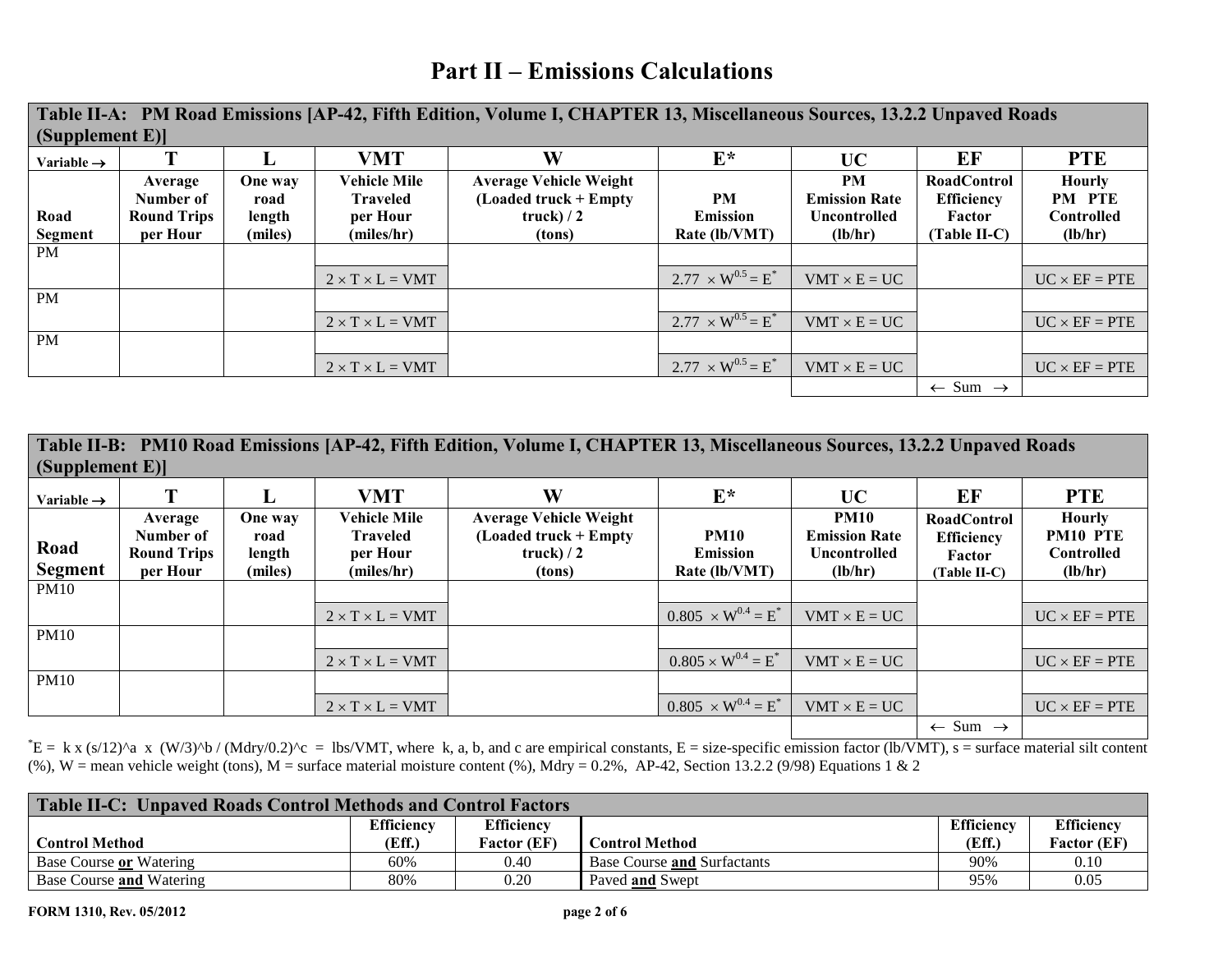| Table II-D: Emissions to Atmosphere (After Control Measures) (Use additional sheets if necessary)                                         |             |                                            |                               |                                                                                                     |                                                                                              |            |                                                                                    |                                |               |                                    |  |
|-------------------------------------------------------------------------------------------------------------------------------------------|-------------|--------------------------------------------|-------------------------------|-----------------------------------------------------------------------------------------------------|----------------------------------------------------------------------------------------------|------------|------------------------------------------------------------------------------------|--------------------------------|---------------|------------------------------------|--|
|                                                                                                                                           |             | <b>Control Equipment</b>                   | <b>PM</b>                     | <b>PM10</b>                                                                                         | NOx                                                                                          | CO         | <b>VOC</b>                                                                         | SO <sub>2</sub>                | <b>HAPS</b>   |                                    |  |
| Unit No.                                                                                                                                  |             | Manufacturer                               | (lbs/hr)                      | (lbs/hr)                                                                                            | (lbs/hr)                                                                                     | (lbs/hr)   | (lbs/hr)                                                                           | (lbs/hr)                       | (lbs/hr)      | <b>Estimation</b><br><b>Method</b> |  |
|                                                                                                                                           | <b>Type</b> | & Model No.                                | (tons/yr)                     | (tons/yr)                                                                                           | (tons/yr)                                                                                    | (tons/yr)  | (tons/yr)                                                                          | (tons/yr)                      | (tons/yr)     |                                    |  |
| Dryer                                                                                                                                     |             |                                            |                               |                                                                                                     |                                                                                              |            |                                                                                    |                                |               | Manufacturer _                     |  |
|                                                                                                                                           |             |                                            |                               |                                                                                                     |                                                                                              |            |                                                                                    |                                |               |                                    |  |
| Gen/Eng                                                                                                                                   |             |                                            |                               |                                                                                                     |                                                                                              |            |                                                                                    |                                |               | Manufacturer_                      |  |
| No.1                                                                                                                                      |             |                                            |                               |                                                                                                     |                                                                                              |            |                                                                                    |                                |               |                                    |  |
| Gen/Eng                                                                                                                                   |             |                                            |                               |                                                                                                     |                                                                                              |            |                                                                                    |                                |               | Manufacturer _                     |  |
| No. 2                                                                                                                                     |             |                                            |                               |                                                                                                     |                                                                                              |            |                                                                                    |                                |               |                                    |  |
| Screens: Fill in the sum of the screen                                                                                                    |             |                                            | $\frac{\text{lb}}{\text{hr}}$ |                                                                                                     |                                                                                              |            | $PM(lb/hr) = 0.001764(lb/ton) \times$                                              |                                | (ton/hr)      |                                    |  |
| processing rates and the annual operating                                                                                                 |             |                                            |                               |                                                                                                     | (sum of screen process rates)                                                                |            |                                                                                    |                                |               |                                    |  |
| hours, then solve.                                                                                                                        |             |                                            | ton<br>yr                     |                                                                                                     | $PM(ton/yr) = 0.0005(ton/lb) \times$ (lb/hr) ×<br>(hr/yr)<br>(PM(lb/hr))<br>(hours per year) |            |                                                                                    |                                |               |                                    |  |
|                                                                                                                                           |             |                                            |                               |                                                                                                     |                                                                                              |            |                                                                                    |                                |               |                                    |  |
| Conveyors (Transfer): Fill in the sum of                                                                                                  |             |                                            | $rac{1b}{hr}$                 |                                                                                                     | (ton/hr)<br>$PM(lb/hr) = 0.0001(lb/ton) \times$<br>(sum of conveyor process rates)           |            |                                                                                    |                                |               |                                    |  |
| the annual operating hours, then solve.                                                                                                   |             | the transfer conveyor processing rates and | ton                           | (hr/yr)<br>$PM(ton/yr) = 0.0005(ton/lb) \times$ (lb/hr) $\times$<br>(PM(lb/hr))<br>(hours per year) |                                                                                              |            |                                                                                    |                                |               | AP42 - 11.19<br>1/1995             |  |
|                                                                                                                                           |             |                                            | yr                            |                                                                                                     |                                                                                              |            |                                                                                    |                                |               |                                    |  |
| Road Fill in sum of PTE (lb/hr) (from                                                                                                     |             |                                            | $rac{1b}{hr}$                 | (lb/hr)<br>$PM(lb/hr) =$                                                                            |                                                                                              |            |                                                                                    |                                |               |                                    |  |
| Table II-A), annual operating hours, and                                                                                                  |             |                                            |                               |                                                                                                     |                                                                                              |            |                                                                                    | (sum of PTE, from Table III-A) |               | AP42 - 13.2.2                      |  |
| then solve.                                                                                                                               |             |                                            | $ton$<br>yr                   |                                                                                                     |                                                                                              |            | ${}^{2}PM(ton/yr) = 0.0005(ton/lb) \times$ (lb/hr) $\times$ (hr/yr)<br>(PM(lb/hr)) | (hours per year)               |               | 12/2003                            |  |
| Aggregate Handling: fill in the plant<br>capacity (ton/hr), annual operating hours,<br>and then solve.                                    |             |                                            | $rac{1b}{hr}$                 |                                                                                                     |                                                                                              |            | ${}^{1}PM(lb/hr) = 0.01 (lb/ton) \times$ (ton/hr)                                  |                                |               |                                    |  |
|                                                                                                                                           |             |                                            |                               |                                                                                                     |                                                                                              |            | (process rate)                                                                     |                                | AP42 - 13.2.4 |                                    |  |
|                                                                                                                                           |             | ton<br>yr                                  |                               |                                                                                                     |                                                                                              | (PM(lb/hr) | (hours per year)                                                                   | (hr/yr)                        | 1/1995        |                                    |  |
| <b>TOTALS: PM lbs/hr</b>                                                                                                                  |             | PM tons/yr                                 |                               |                                                                                                     |                                                                                              |            |                                                                                    |                                |               |                                    |  |
| ${}^{1}P$ M10 (lb/hr) = k x (0.0032) x (U/5)^1.3 / (M/2)^1.4 x (plant capacity), AP-42, 1/95, Section 13.2.4 where U = 15 mph and M = 2%. |             |                                            |                               |                                                                                                     |                                                                                              |            |                                                                                    |                                |               |                                    |  |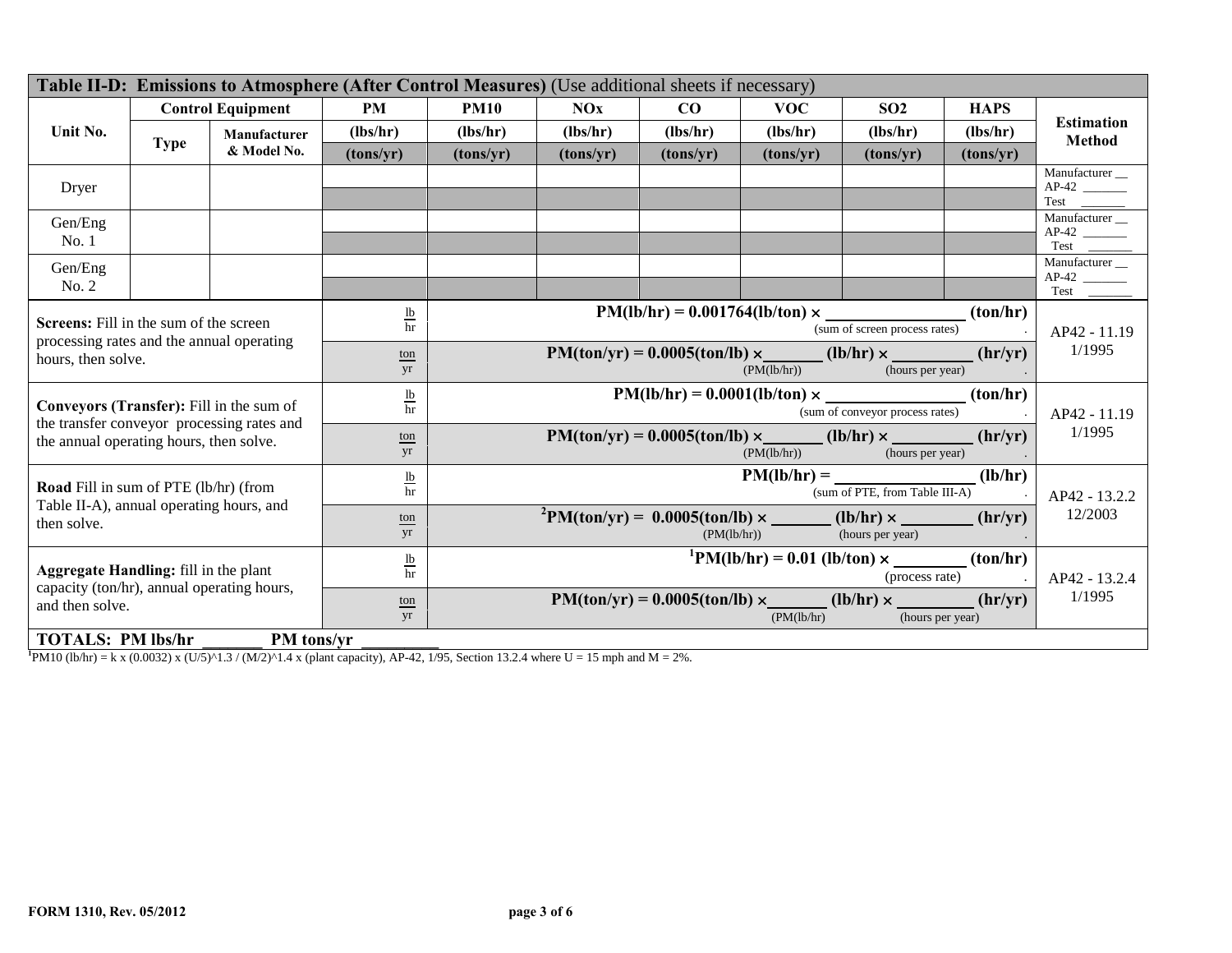| Table II-E: Emissions to Atmosphere (After Control Measures) (Use additional sheets if necessary)                                 |                                                 |                                                                                                                                                                                                 |                                    |  |  |  |  |  |
|-----------------------------------------------------------------------------------------------------------------------------------|-------------------------------------------------|-------------------------------------------------------------------------------------------------------------------------------------------------------------------------------------------------|------------------------------------|--|--|--|--|--|
|                                                                                                                                   | <b>PM10</b><br>(lbs/hr)<br>(tons/yr)            | <b>Calculation</b>                                                                                                                                                                              | <b>Estimation</b><br><b>Method</b> |  |  |  |  |  |
| <b>Screens:</b> Fill in the sum of the screen<br>processing rates and the annual operating<br>hours, then solve.                  | $\underline{\mathbf{lb}}$<br>hr<br>ton<br>yr    | $PM10(lb/hr) = 0.00084(lb/ton) \times$<br>(ton/hr)<br>(sum of screen process rates)<br>$PM10(ton/yr) = 0.0005(ton/lb) \times (lb/hr) \times$<br>(hr/yr)<br>(PM(lb/hr))<br>(hours per year)      | AP42 - 11.19<br>1/1995             |  |  |  |  |  |
| Conveyors (Transfer): Fill in the sum of<br>the transfer conveyor processing rates and<br>the annual operating hours, then solve. | $rac{1b}{hr}$<br>$\underline{\text{ton}}$<br>yr | (ton/hr)<br>$PM10(lb/hr) = 0.000048(lb/ton) \times$<br>(sum of conveyor process rates)<br>$PM10(ton/yr) = 0.0005(ton/lb) \times$ (lb/hr) $\times$<br>(hr/yr)<br>(PM(lb/hr))<br>(hours per year) | AP42 - 11.19<br>1/1995             |  |  |  |  |  |
| <b>Road</b> Fill in sum of PTE (lb/hr) (from<br>Table II-B), annual operating hours, and<br>then solve.                           | $\frac{1b}{hr}$<br>ton<br>yr                    | $PM10(lb/hr) =$<br>(lb/hr)<br>(sum of PTE, from Table III-B)<br>$PM10(ton/yr) = 0.0005(ton/lb) \times$ (lb/hr) $\times$ (hr/yr)<br>(PM(lb/hr)<br>(hours per year)                               | AP42 - 13.2.2<br>12/2003           |  |  |  |  |  |
| <b>Aggregate Handling:</b> fill in the plant<br>capacity (ton/hr), annual operating hours,<br>and then solve.                     | $\underline{\mathbf{lb}}$<br>hr<br>ton<br>yr    | (ton/hr)<br>(process rate)<br>$P_{\text{M10}(\text{ton/yr})} = 0.0005(\text{ton/lb}) \times (1 \text{b/hr}) \times (1 \text{m/s})$<br>(hr/yr)<br>(PM(lb/hr)<br>(hours per year)                 | AP42 - 13.2.4<br>1/1995            |  |  |  |  |  |
| <b>TOTALS: PM 10 lbs/hr</b><br>PM tons/yr                                                                                         |                                                 |                                                                                                                                                                                                 |                                    |  |  |  |  |  |

**TOTALS:** PM 10 lbs/hr<br><sup>1</sup>PM10 (lb/hr) = k x (0.0032) x (U/5)^1.3 / (M/2)^1.4 x (plant capacity), AP-42, 1/95, Section 13.2.4 where U = 15 mph and M = 2%.<br><sup>2</sup>PM emission factor divided by 2.1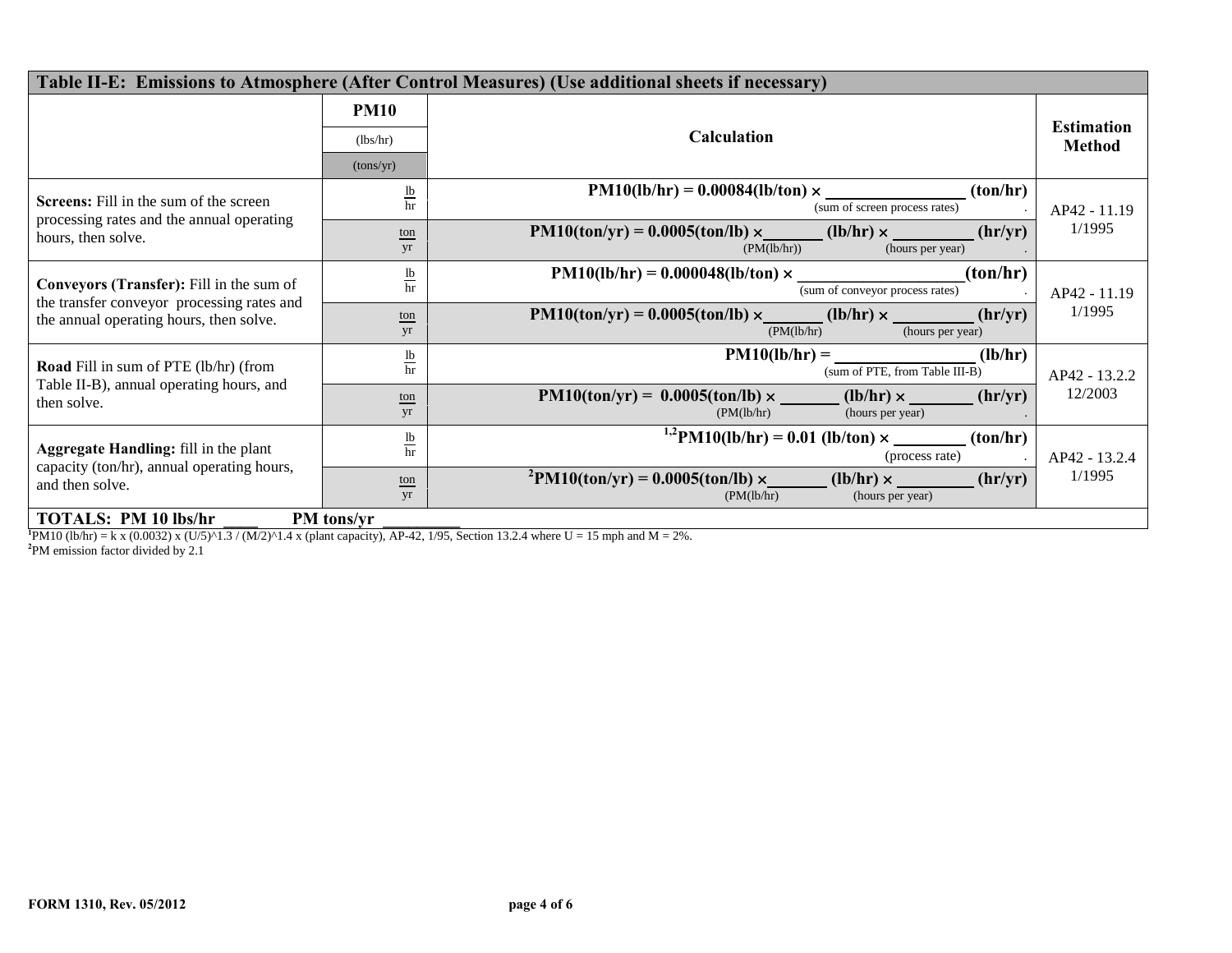| Table II-G(a): DIESEL Small (up to 600 hp)Generator/Engine |                           |                                                               |                              | Table II-G(b): DIESEL Large (>600 hp) Generator/Engine Emissions |                                                         |  |  |
|------------------------------------------------------------|---------------------------|---------------------------------------------------------------|------------------------------|------------------------------------------------------------------|---------------------------------------------------------|--|--|
|                                                            |                           | <b>Emissions to Atmosphere (Uncontrolled)</b>                 | to Atmosphere (Uncontrolled) |                                                                  |                                                         |  |  |
| Poll.                                                      |                           | <b>Calculation</b>                                            | Poll.                        |                                                                  | Calculation                                             |  |  |
|                                                            |                           | (Emission Factors for Industrial Diesel Engines, AP-42, 10/96 |                              |                                                                  | (Emission Factors for Industrial Diesel Engines, AP-42, |  |  |
|                                                            | <b>Emissions</b>          | Table 3.3-1 for engines up to 600 hp)                         |                              | <b>Emissions</b>                                                 | 10/96 Table 3.4-1 for engines $> 600$ hp)               |  |  |
| <b>PM</b>                                                  | $\underline{\mathsf{lb}}$ | PM lb/hr = $0.005 x$                                          | <b>PM</b>                    | $\underline{\mathbf{lb}}$                                        | <b>PM</b> lb/hr = $0.001$ x                             |  |  |
|                                                            | hr                        | sum of engine horsepower                                      |                              | hr                                                               | sum of engine horsepower                                |  |  |
|                                                            | ton                       | PM tons/yr = $\frac{1}{h}$ hr x<br>/2000                      |                              | ton                                                              | PM tons/yr = $\frac{1}{h}$ hr x<br>/2000                |  |  |
|                                                            | yr                        | hours per year                                                |                              | yr                                                               | hours per year                                          |  |  |
| <b>PM10</b>                                                | $\underline{\text{lb}}$   | <b>PM10</b> lb/hr = $0.002$ x                                 | <b>PM10</b>                  | $\underline{\text{lb}}$                                          | <b>PM10 lb/hr = 0.001 x</b>                             |  |  |
|                                                            | hr                        | sum of engine horsepower                                      |                              | hr                                                               | sum of engine horsepower                                |  |  |
|                                                            | ton                       | PM10 tons/yr = $lb/hr x$<br>/2000                             |                              | ton                                                              | $PM10$ tons/yr = lb/hr x<br>/2000                       |  |  |
|                                                            | <b>vr</b>                 | hours per year                                                |                              | yr                                                               | hours per year                                          |  |  |
| NOx                                                        | $\underline{\mathsf{lb}}$ | $NOx$ lb/hr = 0.031 x                                         | NOx                          | $\underline{\text{lb}}$                                          | NOx $lb/hr = 0.024$ x                                   |  |  |
|                                                            | hr                        | sum of engine horsepower                                      |                              | hr                                                               | sum of engine horsepower                                |  |  |
|                                                            | ton                       | 2000<br>NOx tons/yr = $\frac{1}{h}$ hr x                      |                              | ton                                                              | NOx tons/yr = $\frac{1}{h}$ hr x<br>/2000               |  |  |
|                                                            | yr                        | hours per year                                                |                              | yr                                                               | hours per year                                          |  |  |
| CO                                                         | $\underline{\mathsf{lb}}$ | CO lb/hr = $0.007$ x                                          | CO                           | $\frac{1b}{hr}$                                                  | CO lb/hr = $0.006$ x                                    |  |  |
|                                                            | hr                        | sum of engine horsepower                                      |                              |                                                                  | sum of engine horsepower                                |  |  |
|                                                            | ton                       | /2000<br>$CO \t{tons/yr} = lb/hr \t{x}$                       |                              | ton                                                              | $CO \t{tons/yr} = lb/hr \t{x}$<br>/2000                 |  |  |
|                                                            | yr                        | hours per year                                                |                              | yr                                                               | hours per year                                          |  |  |
| <b>VOC</b>                                                 | $\underline{\text{lb}}$   | VOC lb/hr = $0.002$ x                                         | <b>VOC</b>                   | 1 <sub>b</sub>                                                   | VOC lb/hr = $0.001$ x                                   |  |  |
|                                                            | hr                        | sum of engine horsepower                                      |                              | hr                                                               | sum of engine horsepower                                |  |  |
|                                                            | ton                       | /2000<br>VOC tons/yr = $(lb/hr) = x$                          |                              | ton                                                              | VOC tons/yr = $(lb/hr) = x$<br>/2000                    |  |  |
|                                                            | yr                        | hours per year                                                |                              | yr                                                               | hours per year                                          |  |  |
| SO <sub>2</sub>                                            | $\frac{1}{b}$             | $SO_2$ lb/hr = 0.002 x                                        | SO <sub>2</sub>              | $\frac{1}{h}$                                                    | $SO_2$ lb/hr = 0.0004 x                                 |  |  |
|                                                            | hr                        | sum of engine horsepower                                      |                              |                                                                  | sum of engine horsepower                                |  |  |
|                                                            | ton                       | /2000<br>$SO_2$ tons/yr = (lb/hr) x                           |                              | ton                                                              | /2000<br>$SO_2$ tons/yr = (lb/hr) = x                   |  |  |
|                                                            | yr                        | hours per year                                                |                              | yr                                                               | hours per year                                          |  |  |